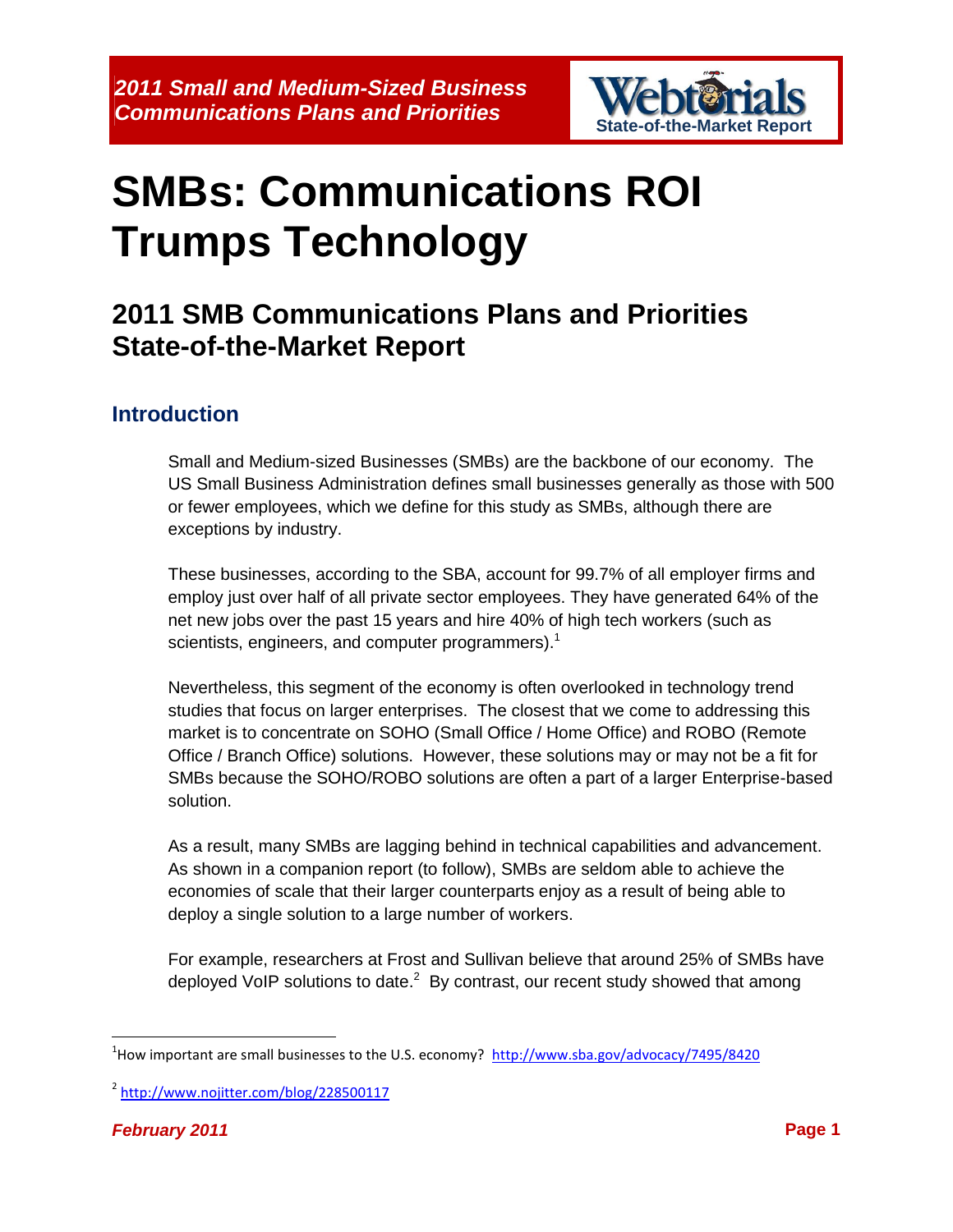

larger mainstream Enterprises, 70% expected to make significant investments in installation and upgrades to VoIP and IP Telephony systems by April 2011. $3$ 

The result of this lack of technological advantage can result in massive competitive disadvantages. Again, the companion report will highlight that as much as 50% of a typical "Knowledge Worker's" time in a SMB can be consumed by processes that are administrative rather than being directly related to their job. To monetize this, another source states that ""An SMB with 100 employees could be leaking a staggering \$524,569 annually as a result of communications barriers and latency."<sup>4</sup>

Consequently, we feel that it is incumbent on us to provide this report both to assist SMBs in addressing more efficient methods of operation and to assist the industry in providing leading-edge services and products to this critical industry segment.

## **Key Findings**

The key findings from this study, each of which will be examined in more detail, showed:

- Financial considerations to ensure the maximum performance at the lowest price are the primary drivers.
- Mobility and Unified Communications are recognized as key technologies.
- Most respondents see their current solutions as being "good," but they also would like to improve their capabilities.
- There is a very high amount of interest in cloud-based solutions.
- There is an excellent prognosis for cloud-based AaaS (Anything as a Service), but the market opportunities are still emerging.

With responses collected in December 2010 and January 2011, the database used for the survey was highly selective. While there seemed to be broad consensus on most points regardless of company size, the results presented here are limited to respondents indicating that their company employed 11 to 500 people. At the larger end of the scale, the company typically starts to leave the SMB category. The very small companies – those with one to ten employees – were excluded because their communications solutions tend to mirror consumer-based solutions.

The targeted database also consists of relatively highly skilled professionals. In particular, all were either members of the Webtorials community – a quite technically-

<sup>&</sup>lt;sup>3</sup> [2010 Business Communications Drivers](http://www.webtorials.com/content/2010/04/2009-drivers.html)

<sup>&</sup>lt;sup>4</sup> [SIS International Research](http://www.greenbook.org/marketing-research.cfm/small-midsize-business-communications-hidden-costs)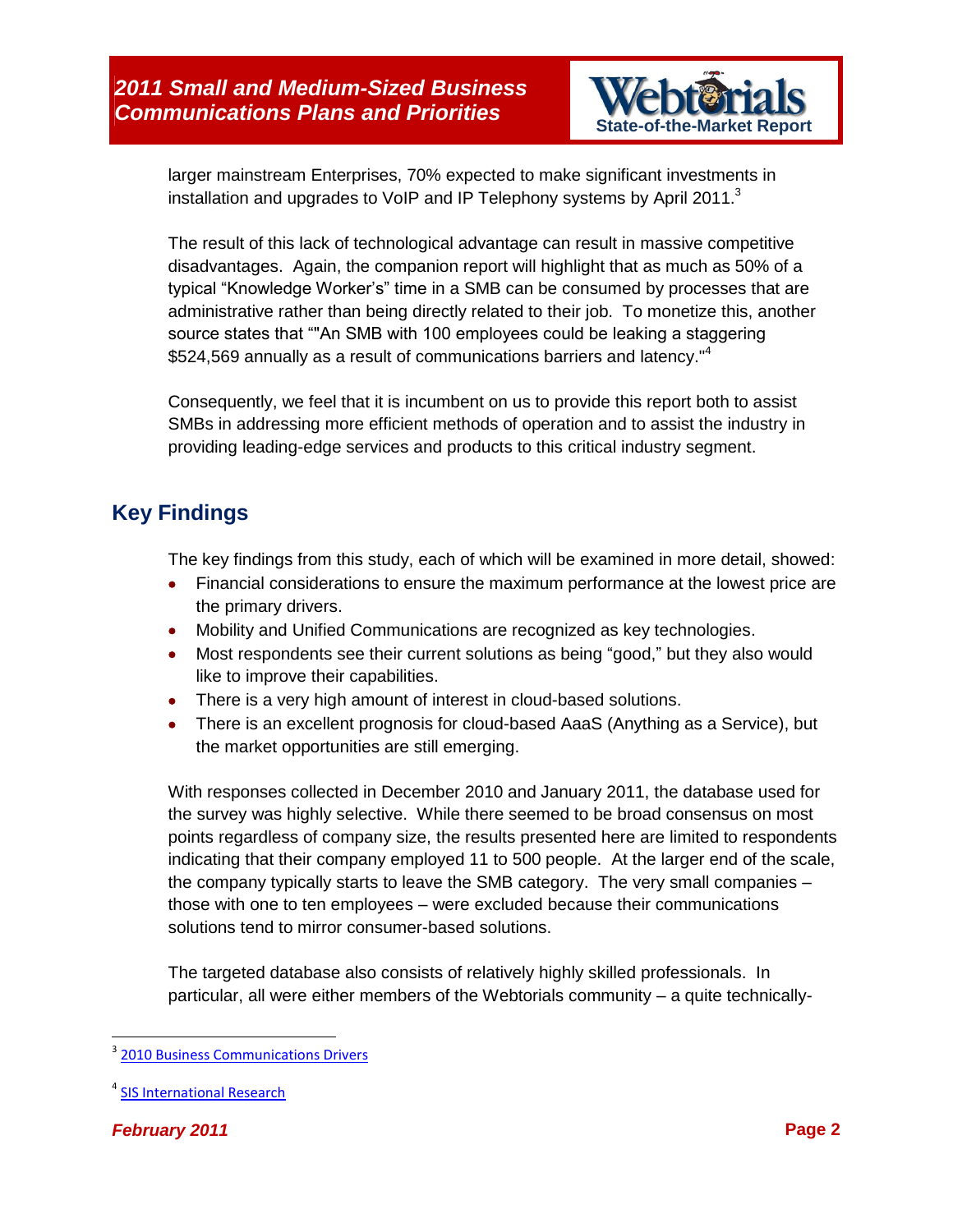*2011 Small and Medium-Sized Business*  **Communications Plans and Priorities <b>State-of-the-Market Report** 



oriented group – and/or individuals who already had demonstrated an interest in Cloudbased IP Telephony solutions. Thus, the results presented here are representative of the leading edge of SMBs, representing only the tip of the iceberg of the mass market. Trends identified here as shorter term should therefore be expected to be adopted by SMBs as a whole over the next few years.

It is also noteworthy that even though a number of responses were received from analysts and vendors within the industry, these results, while largely in agreement, are excluded from the analysis. $5$ 

#### **Top Priorities**

The primary focus of the questionnaire $6$  was to present the participants with an extensive set of statements and to query their level of agreement with the statements. In order to avoid "positional bias," the order in which the statements were presented was randomized for each respondent. Additionally, there was a mixture of "positive" and "negative" statements so that the respondent would not be expected to "agree" with everything.

**Figure One** shows the six statements that were selected because of having the highest level of relevant agreement.<sup>7</sup> First among these was "**Maximizing working capital** *and/or cash flow is a major consideration in our technology decisions*," with a total of 88% of the respondents ranking it as either "Agreeing" or "Strongly agreeing." While this may be considered to be self-evident, it is nevertheless significant in that it underscores that economic considerations still reign supreme.

The third statement in Figure One further underscores the importance of cost concerns to the respondents. "*Minimization of TCO is the ultimate goal of using services versus in-house systems*", was ranked by 83% of those surveyed as either "Agree" or "Strongly Agree". 64% of the respondents either agreed or strongly agreed to another statement (not shown): *"We prefer to have in-house rather than service-based offering because we can control costs*"

While these statements may seem on the surface to be contradictory, what they really show is that the SMB respondents are much less concerned about whether the solutions

 5 [Detailed demographics](http://www.webtorials.com/main/resource/papers/webtorials/2011-SMB-Priorities/questionnaire.pdf) are available. [Webtorials](http://www.webtorials.com/content/) membership[/registration](http://www.webtorials.com/reg/) required for access.

<sup>&</sup>lt;sup>6</sup> [A copy of the questionnaire](http://www.webtorials.com/main/resource/papers/webtorials/2011-SMB-Priorities/demographics.pdf) is available[. Webtorials](http://www.webtorials.com/content/) membership[/registration](http://www.webtorials.com/reg/) required access.

 $^7$  Editorial discretion was used to choose relevancy. For instance, the most agreed upon statement was "Using standards-based technology is extremely important to us." This is considered to be self-evident.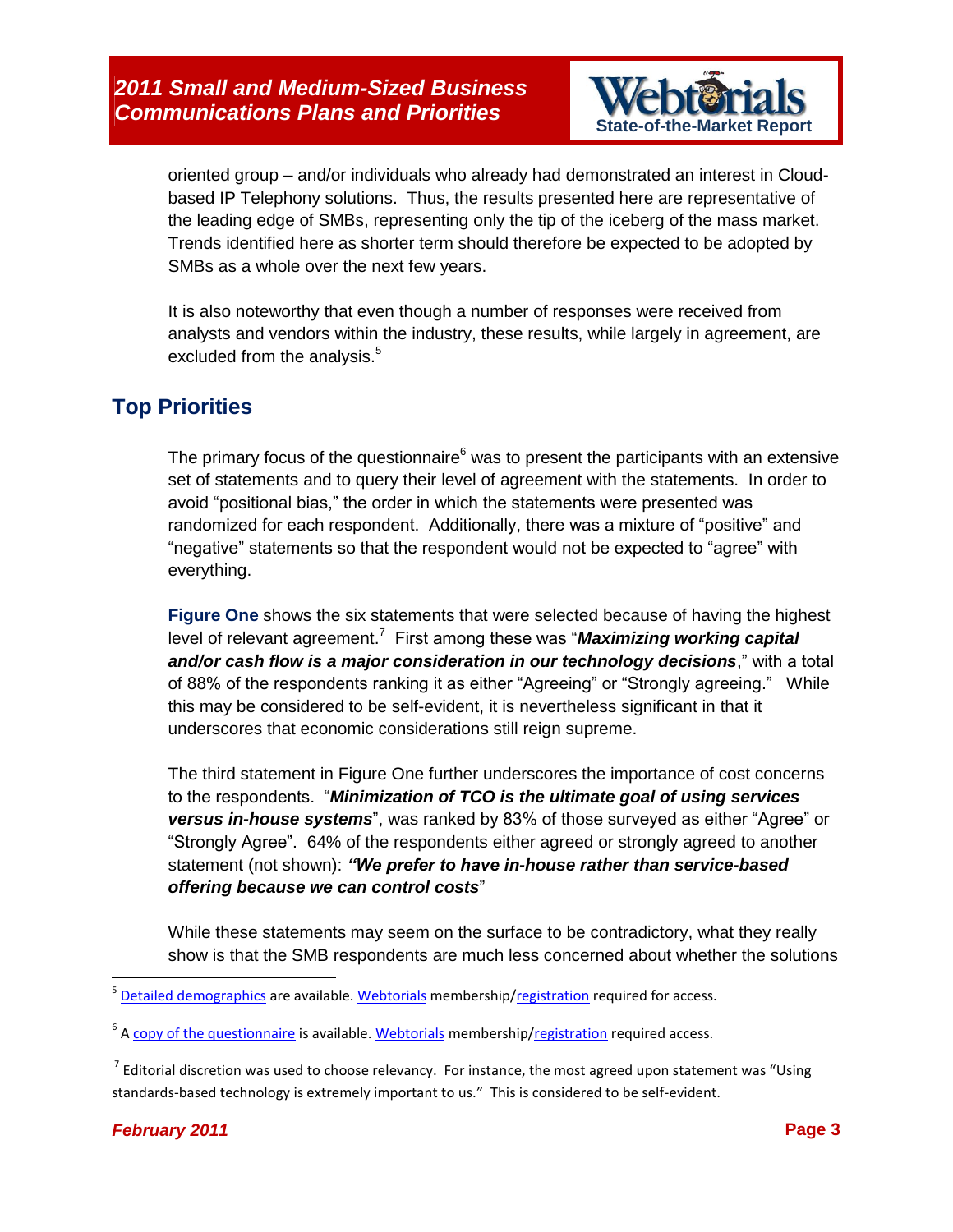

are service-based or premises-based than they are about the TCO of the solution. Nevertheless, the 19% difference in agreement re services and in-house solutions indeed indicates that whenever appropriate solutions are available as services, a service-based model is preferred.

The second statement, "*Availability of the features of our office communications system to our remote employees is important*" indicates that even though direct economics are very important, indirect ROI via increased productivity is also a major consideration. In fact, the "Strongly agree" numbers are highest here. Because of the highest overall percentage in "Strongly agree" responses, this statement achieved the highest ranking of all the questions when the relative importance is weighted.

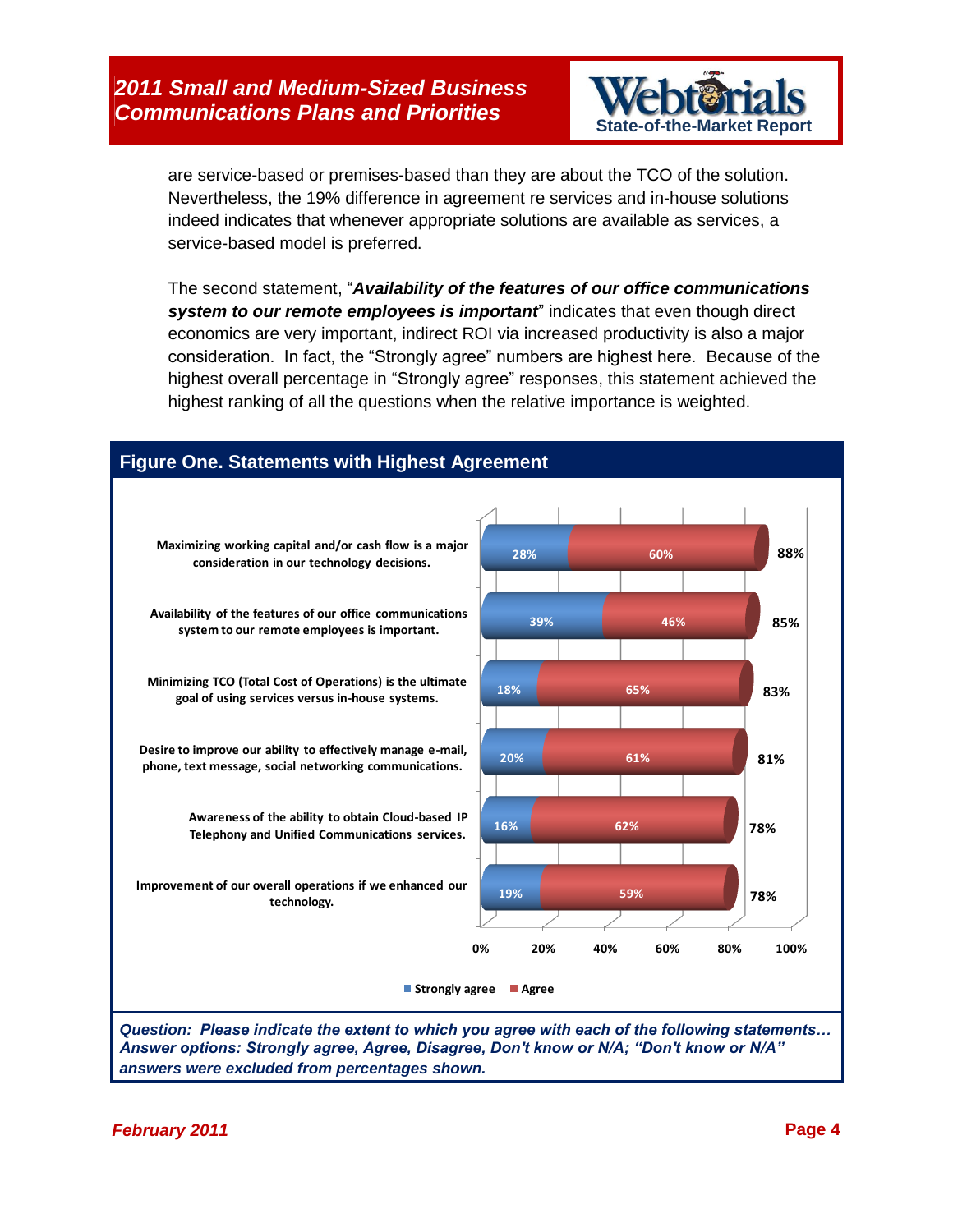

This statement also is supportive of a very strong industry trend: mobility. The ability to access all information regardless of location is a key component in productivity. Further, as devices such as smart phones and pad/tablet computers become a major component of the network, the economic impact of these relatively inexpensive devices can have a major impact in SMB efficiency – leading to increased profitability.

The impact of smart handheld devices and mobility is also reflected in the fourth statement, "*Desire to improve our ability to effectively manage e-mail, phone, text message, social networking communications*. " The majority of readers will recognize this as a definition of "Unified Communications." Once again, this gets back to the importance of efficiency of workers, resulting in overall cost savings.

The fifth featured statement, "*Awareness of the ability to obtain Cloud-based IP Telephony and Unified Communications services*," was a bit of a surprise in its high ranking. From our perspective, using these services in the cloud is a marvelous emerging option. On the other hand, the high awareness is probably an artifact of the sampled base being among the technological elite of the SMB community. Consequently, we still see a quite significant need for education with the majority of the SMBs.

The last of these top priorities, "*Improvement of our overall operations if we enhanced our technology*," simply underscores the previous statement. All priorities come down to economics, but SMBs are quite eager to pursue paths that lead to a "hard ROI" – by which they accomplish current tasks at a lower price – and a more elusive "soft ROI" – by which one ultimately saves money by employing the most current technologies.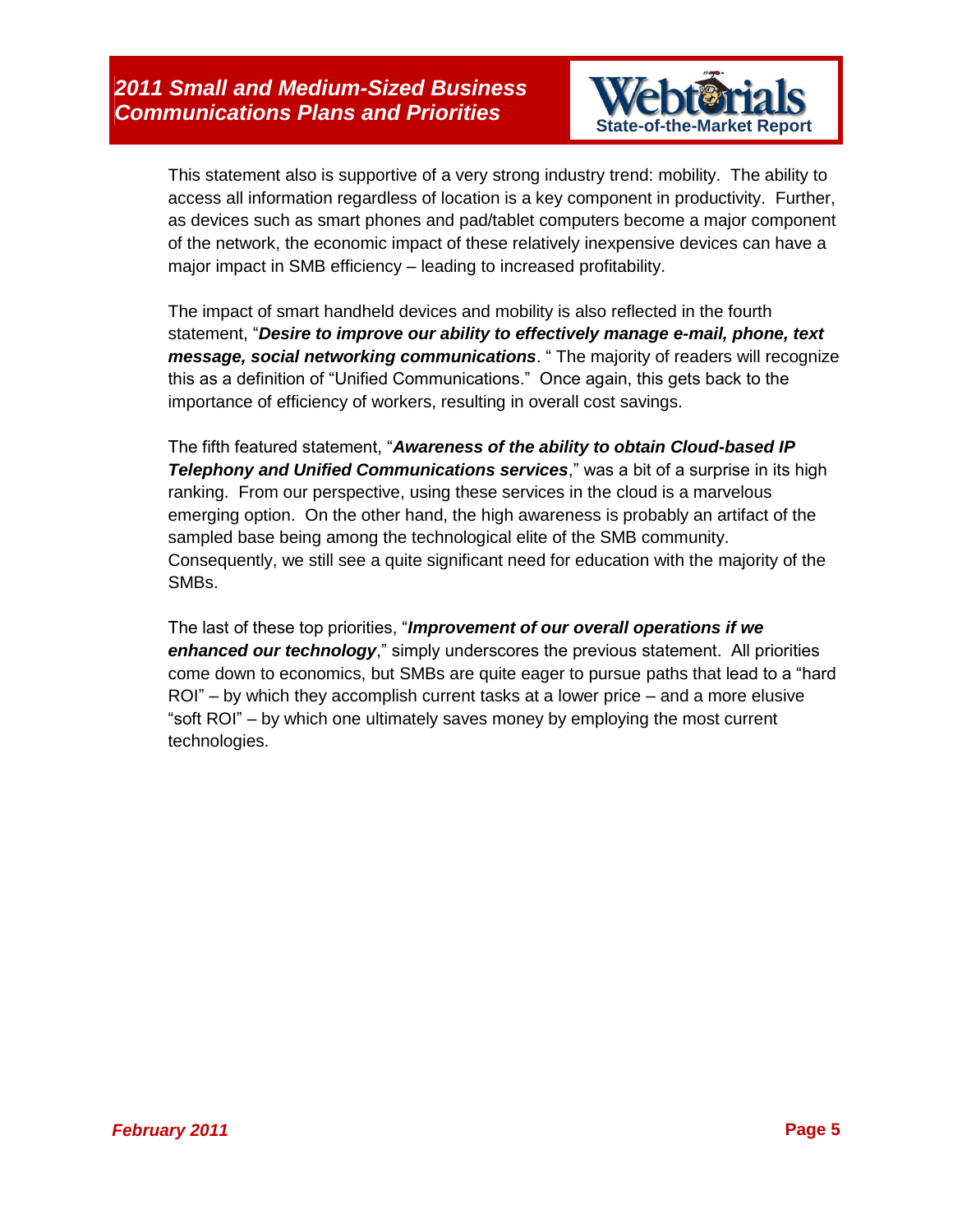

#### **Top Priorities – An Alternate View**

As noted above, the survey was designed so that there was a mix of "positive" and "negative" statements so that the respondents would not be expected to check everything as being a statement with which we would expect for find agreement.<sup>8</sup>



 $^8$  Even though very low level of agreement does not necessarily reflect a high level agreement with the inverse statement, it's an excellent indicator.

 $\overline{a}$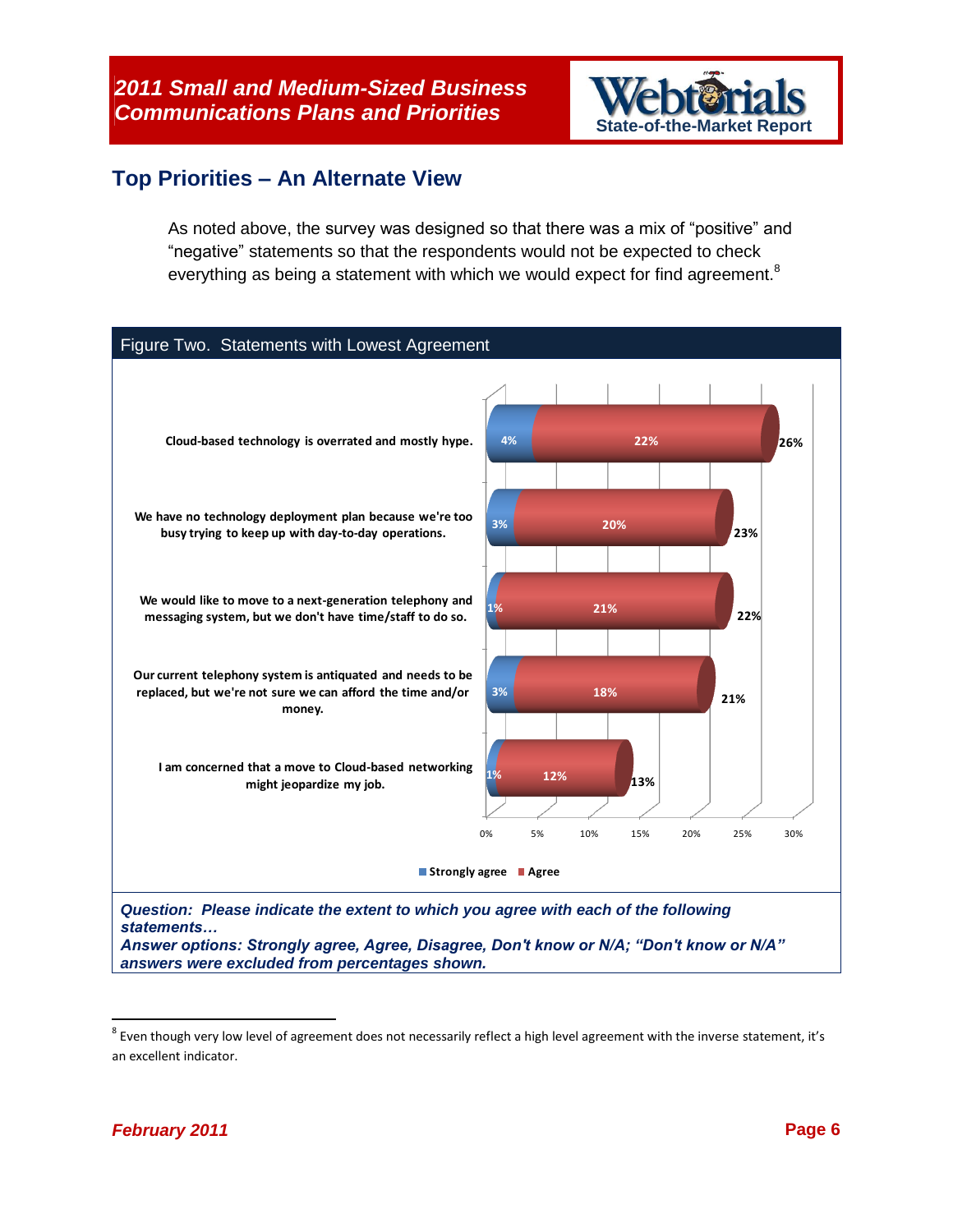

**Figure Two** illustrates the statements with which the respondents were in least agreement. For the significant majority of those surveyed:

- cloud-based technology is not overrated
- $\bullet$  if they have a technology deployment plan, they have the time / staff to implement that plan
- either they don't want to move to the next-generation telephony and messaging system or they do have the time / staff to make the move
- their current telephony system is adequate or, if they're considering updating it, they do have the time and / or money to do so
- they do not consider a move to cloud-based networking as a threat to their employment.

Three trends are of particular interest here.

First, the myth that IT professionals are reluctant to move to cloud-based (or other) services is shown to be exactly that. As will be shown in the companion report, these IT professionals are already overworked, so making the move from being a manager of equipment to a manager of services is not a major issue.

In fact, we postulate that the acceptance of and orientation toward a services-based model may be a more natural transition for the SMB professionals than for their Enterprise-based counterparts. The logic is simple. Enterprises have had the luxury of being able to afford relatively large IT staffs to support their in-house initiatives. By contrast, the use of services has been quite natural for SMBs. For example, while an Enterprise may have historically deployed a broad-based and sophisticated PBX voice network, the SMB may very well have either used a "Centrex" service or a carrierprovided small PBX.

Secondly, the fact that three quarters of the respondents disagreed with the assertion that "*Cloud-based technology is overrated and mostly hype*" indicates that there is strong acceptance of moving IT and communications functions into the cloud. While this sample is admittedly among the more technologically sophisticated cohort of SMB IT professionals, it nevertheless indicates that cloud-based services are being taken seriously, and SMBs are eager to make a move to these services.

Finally, the three remaining points all indicate that, at least in this group, the SMBs are ready to make a strong move into advancing their capabilities. They are not sitting idly by and leaving the rapid adoption of new services to the Enterprise. Rather, they are eager to embrace new solutions in order to enhance their all-important bottom line.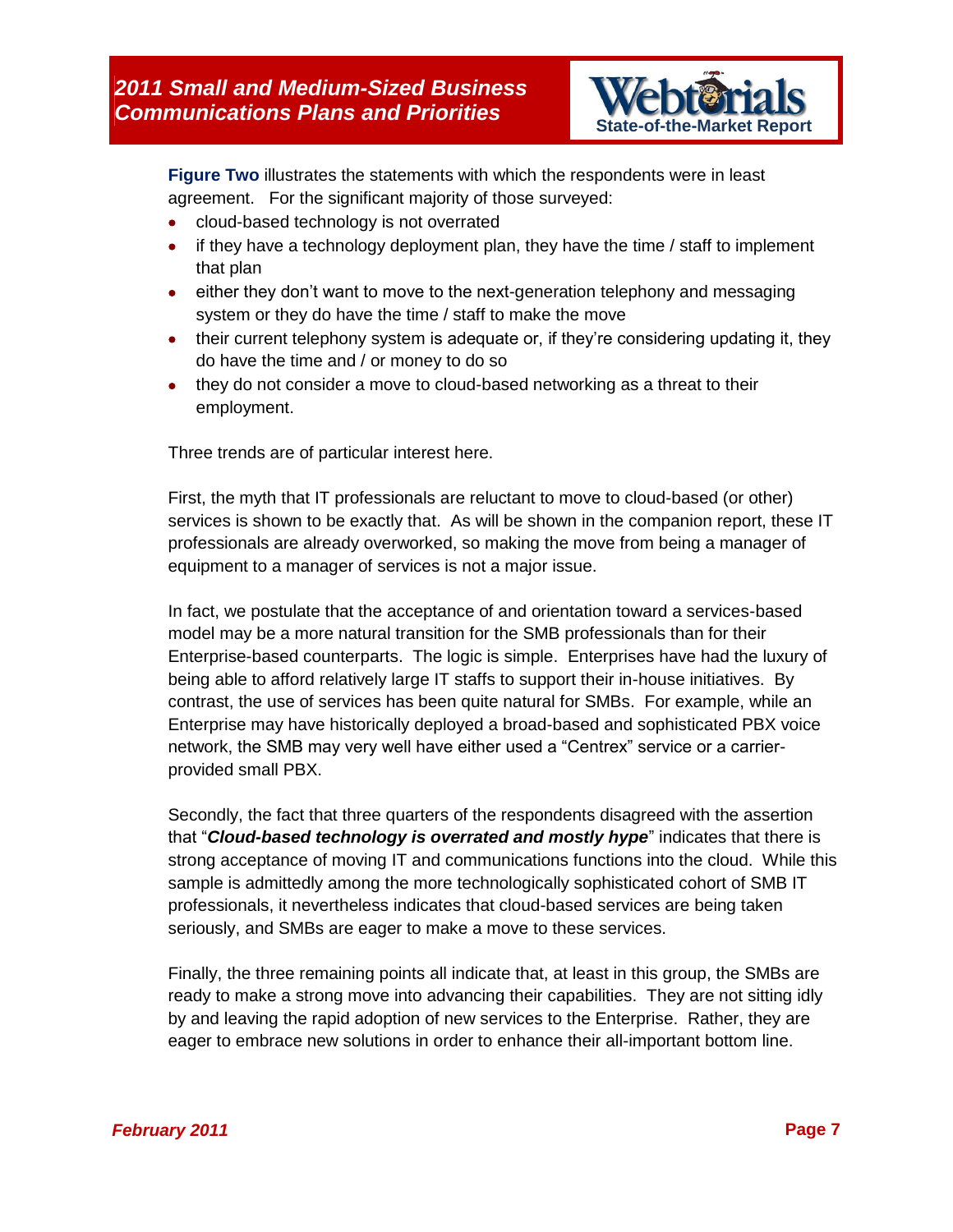

## **Conclusion**

SMBs are clearly caught between minimizing and controlling their cost of operations and improving their technological advantage within their companies as well as for their customers. They are aware of cloud-based technologies and know that they can improve their operations through enhancement of their technology. They know they need improvement in their internal and external communication methods.

Moving to cloud-based technologies is of great interest because the move could provide:

- From a technical perspective:
	- more efficient methods of operations
	- leading edge technology to enable their employees / their company to be / remain on the cutting edge
	- **•** enhanced communications: internally, remote employees and their customers
- And from a financial perspective:
	- hard cost savings in terms of asset investments
	- soft cost savings in terms of increased employee productivity

Minimizing impact on their total cost of operations, maximizing their working capital / cash flow, and markedly improving their overall operations (particularly in the arena of communications) are the factors that will drive the business decisions of these SMBs. Any proposal to upgrade their technological advantage will be met with open arms if appropriately presented with the proper background and education.